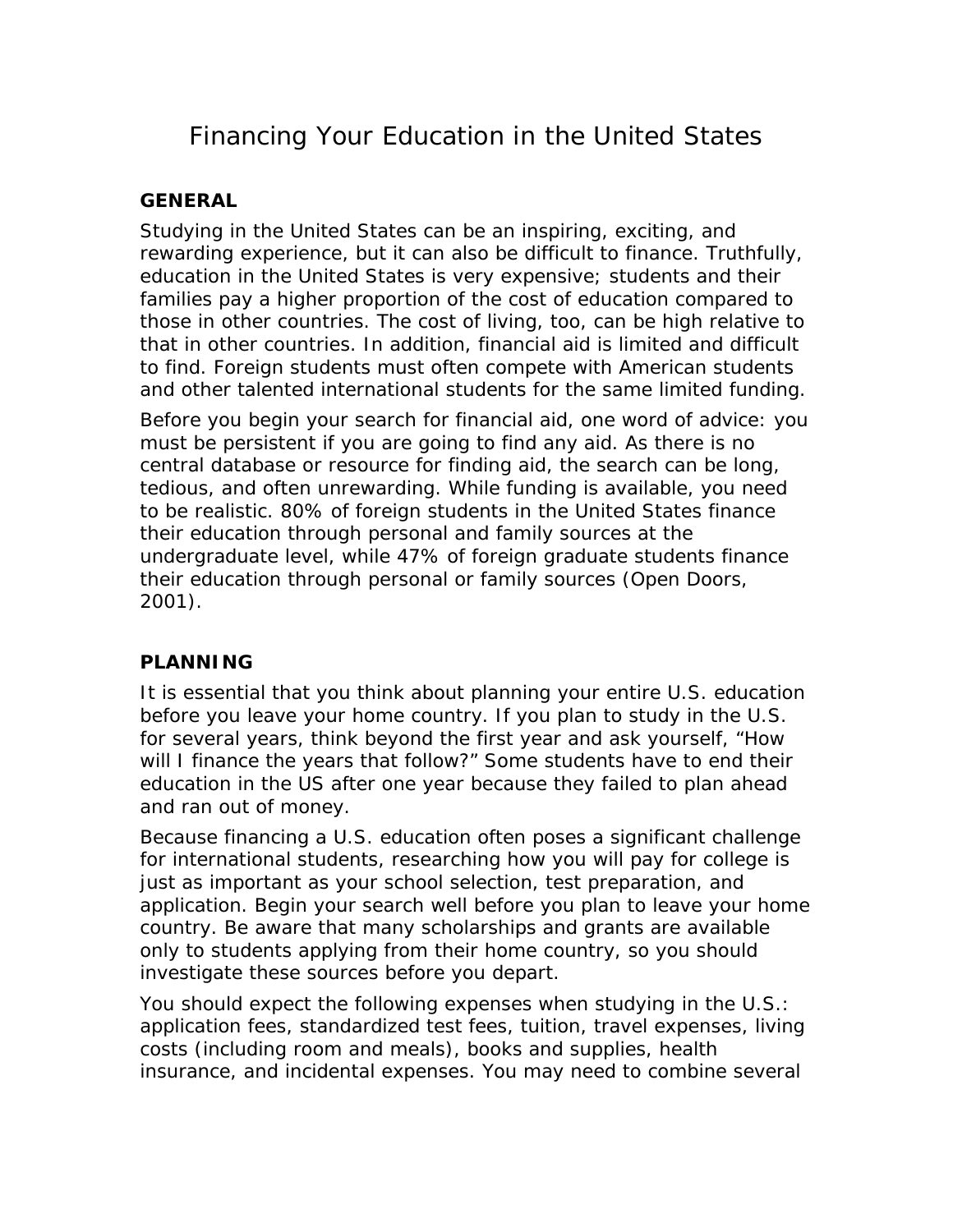sources of funding in order to fully finance your education in the United States.

One should begin the application process 18 months before the intended date of study. Ideally, planning and researching financial assistance should begin at the same time, but certainly no later than one year (12 months) before the following school year. The steps involved in applying for financial assistance are as follows:

- Identify and target possible resources
- Write to the sponsor of the funding for initial information
- Organize and complete application requests

• Return completed financial assistance applications well ahead of the final deadline date indicated on forms. These dates may be much earlier than regular application deadlines-as early as 8- 9 months before classes begin.

Remember, applications for financial aid are very competitive in the U.S.; an incomplete, late, poorly written, or messy application could make the difference between you and the other applicant. Plan ahead, plan well, prepare carefully, and follow instructions! Give yourself plenty of time to put together a quality request for financial assistance and make sure that your application, including application fee, transcripts, standardized test results, letters of recommendation, and essays are complete and returned to the institution well ahead of all deadlines.

# **UNDERGRADUATE STUDENTS**

Funding is especially limited for international students who wish to pursue undergraduate studies in the United States. 80% of undergraduate international students are funded by personal or family funds. While aid is available from US universities for international students, it is usually reserved only for those with outstanding academic, artistic, or athletic talent. The best sources of funding for prospective undergraduate students include your home country, your U.S. university, and nongovernmental sources.

Think also about your special interests, minority group, or religious affiliations. For example, some aid is targeted specifically to help members of a certain religious group, for female students, for students with disabilities, or for students with demonstrable special interests or expertise (i.e. horse racing, peace studies, etc.)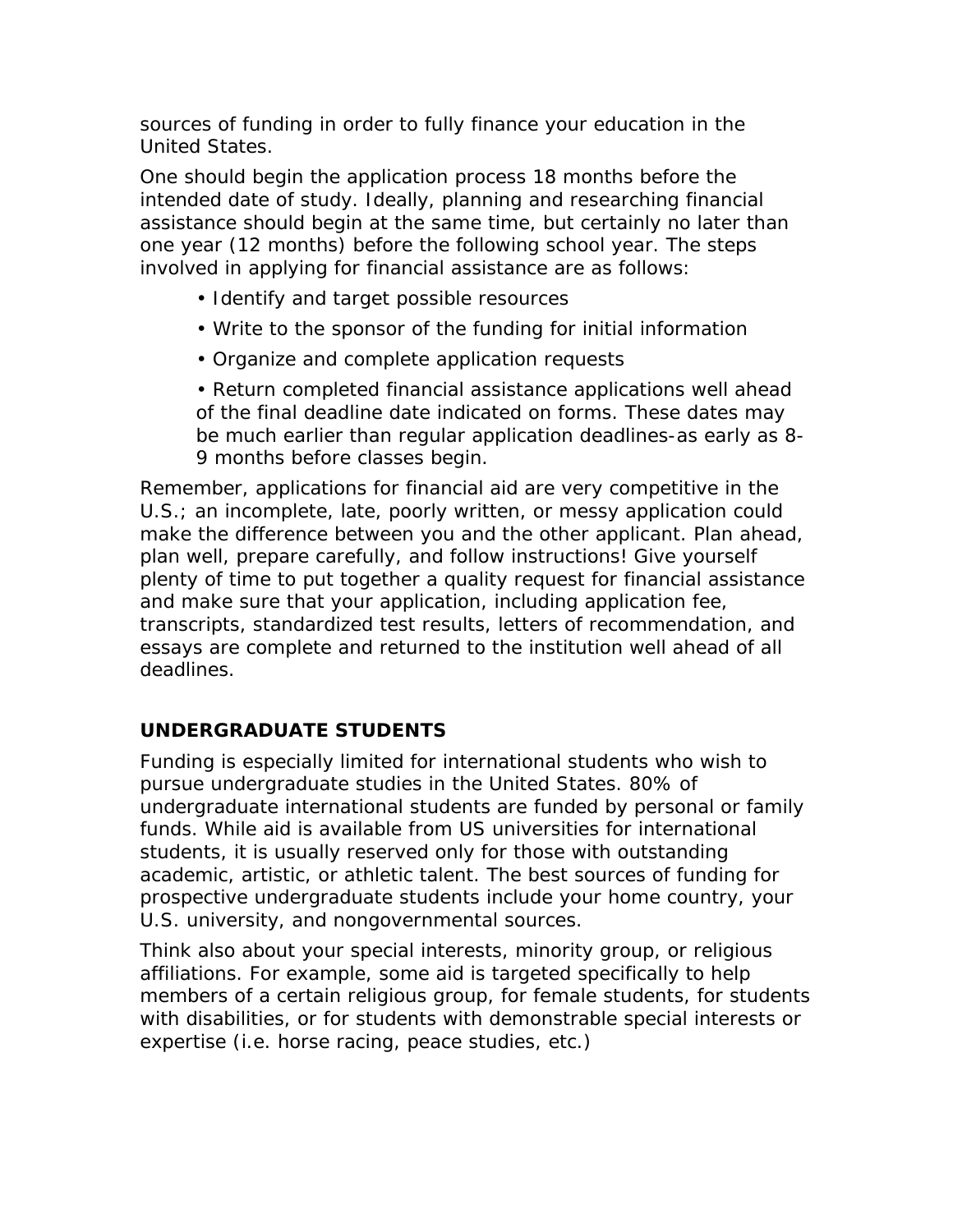#### **GRADUATE STUDENTS**

Generally speaking, more funding is available for graduate students than for undergraduates. You may find however that more funding sources are available after you complete your first year of study. The best sources of aid for graduate students include aid from your home country, U.S. federal aid (such as the Fulbright grant: consult our website below), nongovernmental sources, and especially the academic department in your field of study at your university in the U.S.

Assistantships: An assistantship is a type of work-scholarship program that is unique to graduate students in the United States. Depending on the university and your type of assistantship, you would generally work 10-20 hours per week, and in exchange you would receive a full or partial tuition waiver or reduction, and a small stipend to cover your living expenses. You will not be considered for an assistantship until you have been accepted into a graduate program, and doctoral candidates are generally preferred over Master's candidates. There are basically three types of assistantships:

*Teaching Assistantships*: If your field of study is taught at the undergraduate level, you stand a chance of securing a teaching assistantship. These positions usually involve conducting small classes, delivering lectures, correcting class work, grading papers, counseling students, and supervising laboratory groups. Appointments are based on academic qualifications and are subject to the availability of funds within a department. Obviously, your command of the English language is extremely important for this type of assistantship, and your job offer may carry the stipulation that you must pass an additional English exam when you arrive at the University, as well as go through additional training. If you are interested in a teaching assistantship, contact the academic department.

*Research Assistantships*: This type usually requires that you assist in the research activities of a faculty member. Although it is less rare to receive this type of award your first year of graduate school, contact the department after being admitted and describe your particular research interests. If you are interested in a research assistantship, contact the department, and perhaps the particular professor you wish to work with, if s/he is conducting that type of research. This is perfectly appropriate and you do not need an introduction. Write a formal letter describing your interest in the research, your previous research experience and credentials, and explain why you think you would be a productive member of the research team.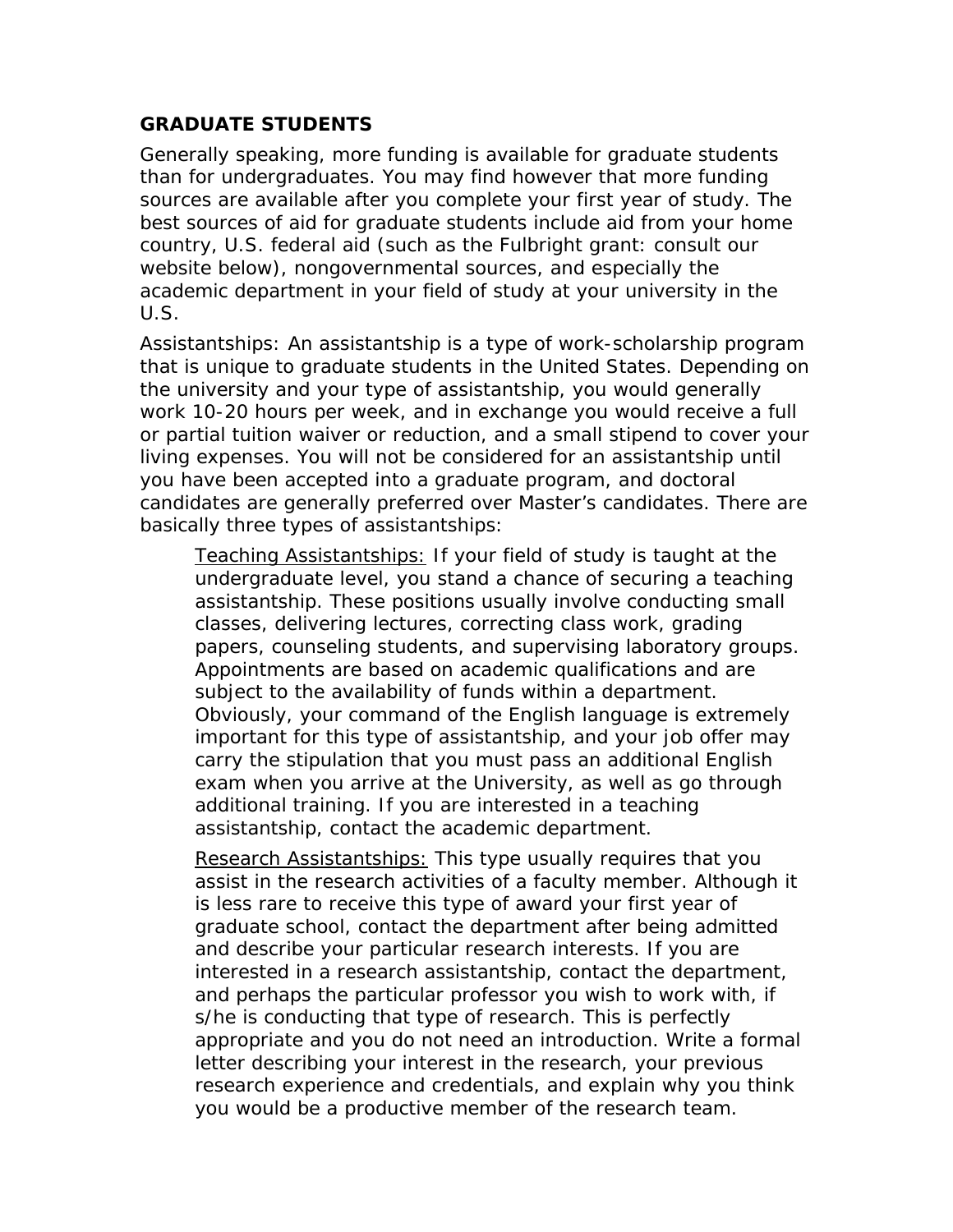*Administrative Assistantships*: Unlike the previous assistantships, this type is not necessarily connected to your academic area of study. This type involves working at an administrative office of a university, such as admissions, student affairs, residence life, or library. These involve more searching because they are not offered by your academic department, but you can go to the individual websites of those departments or look on the student employment web page (often in the Career Center or Placement Office website).

*Fellowships and Grants*: These awards are similar to assistantships, but have no work requirement. They are comparatively rare, and sometimes come from outside organizations.

# **ENGLISH AS SECOND LANGUAGE (ESL) STUDENTS**

There is generally no aid available to students who wish to study English as a Second Language. You should be prepared to finance this type of study completely with private funds. A good resource for comparing costs of programs is the American Association of Intensive English Programs websites at [www.aaiep.org](http://www.aaiep.org/) .

# **BEGINNING YOUR SEARCH**

Before you begin, there are a couple of terms you should be familiar to help you determine your eligibility for any particular type of aid.

*U.S. Citizen or Permanent Resident:* U.S. Citizen is probably selfexplanatory, but the layman's term for a Legal Permanent Resident is a "green card holder". Almost all federal funding is reserved for people that fall into these two categories, so if you see "federal aid" come up in your search, you will not be eligible for this type of aid unless you are a U.S. Citizen or have the "Green Card."

*Work-Study program:* Although international students are allowed to work part-time on campus on an F-1 visa, they are not allowed to participate in the federally funded Work-Study program. You have to be a U.S. Citizen or Permanent Resident to be eligible.

*Residency:* You may see this term come up in your searches, most often in terms of "in-state residency". Laws concerning who can be considered a "resident" of a state differ from one state to another. You can most often find this information in the Financial Aid portion of a University's website, or sometimes there is a Residency Office at larger universities.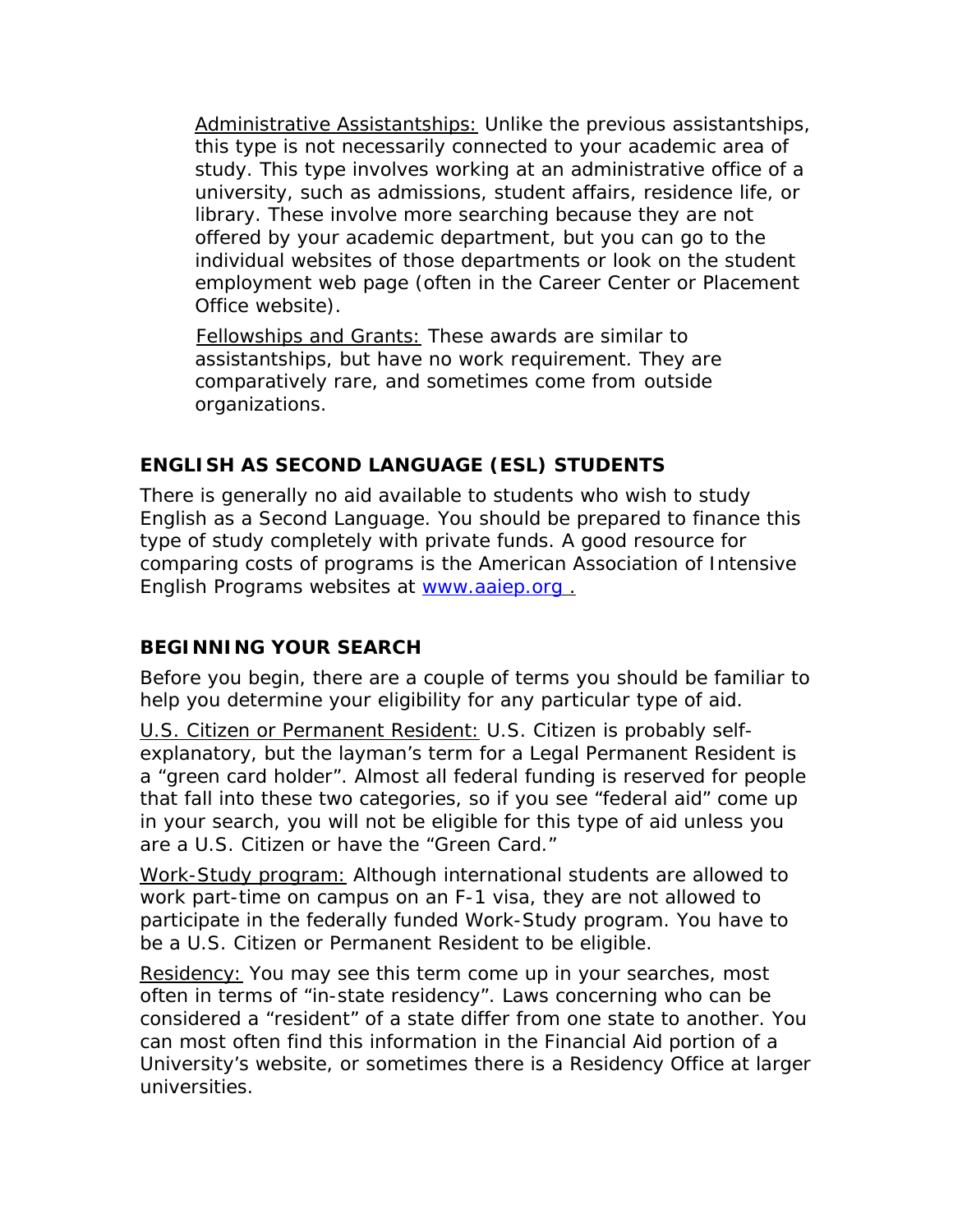*Scholarship/Grant/Fellowship:* Scholarships, grants, and fellowships are more or less synonyms. They all imply free money. Scholarships and grants can be for both undergraduate and graduate study, but fellowships are more often for graduate or post-graduate work.

*Assistantship:* See explanation in "Graduate Student"

*FAFSA (Free Application for Federal Student Aid):* You will see this term frequently when applying to various colleges and universities. It is a form that determines the financial need of a family, and decisions about need-based financial aid are made using this form. As this is a form that is used to determine federal financial aid, you must be a U.S. citizen or permanent resident to benefit from this form.

#### **GENERAL FUNDING RESOURCES**

The following resources can be found in many libraries.

• *The College Handbook-Foreign Student Supplement* (updated annually). This guide to U.S. colleges and universities lists whether the colleges offer financial aid to foreign students, the total amount available, and the application deadline for aid. It can also be ordered from College Board Publications over the internet at [www.collegeboard.com](http://www.collegeboard.com/) .

• *Foundation Grants to Individuals*, 7<sup>th</sup> edition. Undergraduate and graduate scholarship sources are described. Also included are fellowships, residences, internships, and grants by U.S. foundations to foreign nationals and citizens as well as companysponsored aid. This book costs \$65.00 plus \$13.00 for overseas postage and handling, and is available from The Foundation Center, 79 Fifth Avenue, 8th Floor, New York, NY 10003, Tel. 1 (800) 424-9836. You may also access The Foundation Center's website at www.fdncenter.org.

• *Funding for U.S. Study: A Guide for Foreign Nationals*. This book advises students on planning for financial aid and describes over 600 grants and fellowships open to foreign nationals in varying fields of studies and countries of origin. Contact IIE Books at the Institute of International Education, P.O.Box 371, Annapolis MD 20701-0301, Tel.: 1-(800) 445-0443; or visit [www.iie.org](http://www.iie.org/) if you would like to order the book. Cost is \$39.95 plus \$16 for overseas shipping and handling.